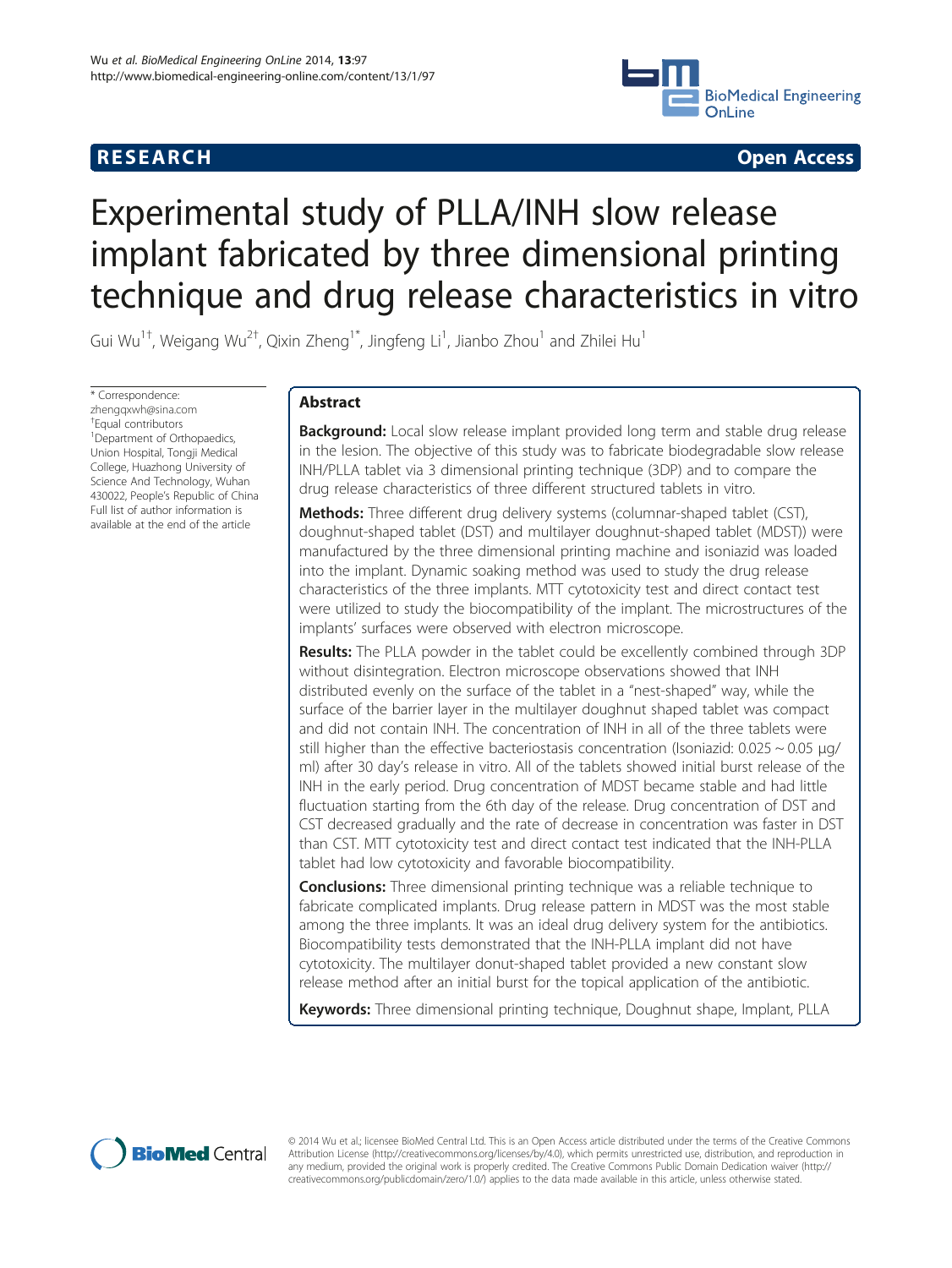#### Background

Local slow release implant provided long term and stable drug release in the lesion. In contrast to oral drug administration, it increased the topical drug concentration while the blood drug concentration was maintained at a relatively low level. In this way, local drug delivery enhanced the drug therapeutic efficacy and decreased systemic side effects. Recent local drug delivery systems were mainly used for treating tumor and chronic infectious diseases [\[1,2](#page-10-0)]. In order to manufacture drug delivery devices that could release drug smoothly, and for the drug release rate to reach or close to zero order, researchers studied various drug loading devices, including doughnut shaped tablets, multilayer tablets and microparticles etc. [[3-5](#page-10-0)].

Doughnut shaped tablets maintained the stability of drug release rate through keeping the effective drug release surface of the device constant. Traditionally, such devices were produced through compressing the mixture of drug and the drug loading matrix. However, the uniformity of the mixture was limited. Detachment between the different layers of the multilayer tablet processed by compression was likely to happen. Those disadvantages directly influenced the drug release pattern.

The application of three dimensional printing (3DP) technique had received wide attention [\[6-8](#page-10-0)], since the technique was first introduced by Sachs etc. 3DP machine fabricated 3D structure models designed by computer, through binding powders layer by layer with binding liquid. It had great advantages in processing drug loading implants with complicated internal structures [[9-11\]](#page-10-0). Model drugs could be dissolved in binding liquid evenly and injected on the powder layer by the printing head very precisely. The effective therapeutic concentration of the model drug should be low, due to the limitation of drug loading ability of the implant. INH as a classic antituberculosis agent with minimal inhibitory concentration between  $0.025 \sim 0.05 \mu g/ml$  was an ideal model drug. In this study we manufactured an INH-PLLA implant via 3DP technique, compared the release feature of different structures of implants in vitro, and studied the biocompatibility of the INH-PLLA implants created via 3DP technique.

#### Methods

#### Material and equipment

PLLA,  $M_w = 100$  KD, was provided by Dikan Biomedical Co., Ltd (Chengdu, China). Isoniazide was purchased from TianRui Pharmaceutical Co., Ltd (Zhejiang, China). Acetone and alcohol were obtained from Shi Yi Chemical Reagent Limited Company (Shanghai, China). 3 DP machine was designed and built by Fochif Mechatronics Technique Co. Ltd (Shanghai, China).

#### Preparation of binding liquid and PLLA powder

Binding liquid was the mixture of acetone, alcohol and DI water at the ratio of 20:4:5  $(v/v)$ . Moreover, it also contained some accessory ingredients, including glycerol, polyvinylpyrrolidone and lauryl sodium sulfate. INH bulk drug was dissolved in the binding liquid at a concentration of 120 mg/ml. INH containing and absent binding liquid were filled into ink boxes respectively. Ground PLLA powder with a diameter between 50-75 um was selected after processing by a grinder. All the drugs and powders were stored in a  $P_2O_5$  vacuum dryer.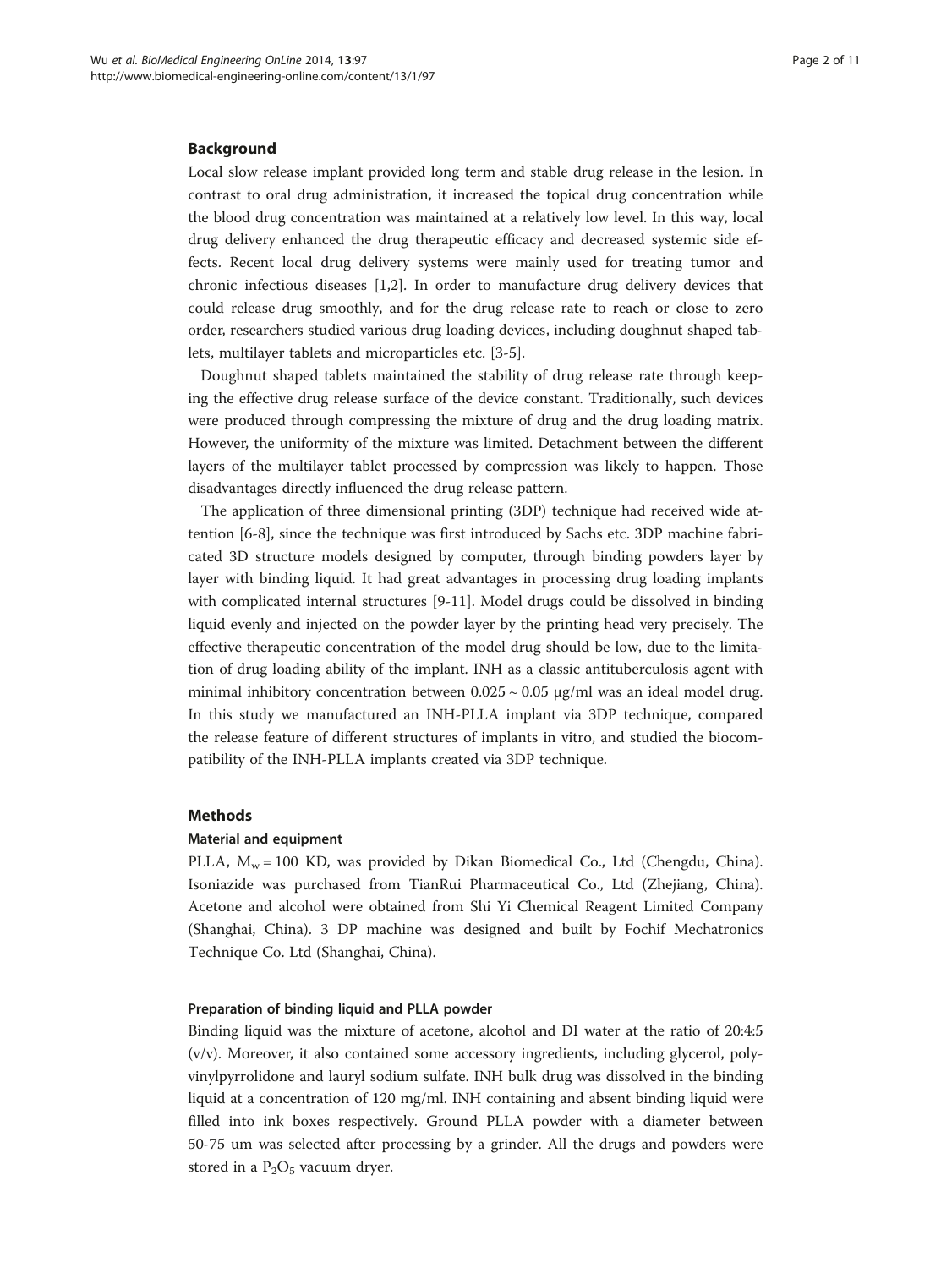

# Structure design of the implant

In this research study we designed three implants with different structures, as shown in Figure 1. The structures were columnar-shaped tablet (CST), doughnut-shaped tablet (DST) and multilayer doughnut-shaped tabled (MDST), with an outer diameter of 9 mm. Their heights were 5 mm, 5 mm, 7 mm respectively. Both DST and MDST had a hole in the center with a diameter of 3 mm. MDST had barrier layers at the top and bottom extremities of the implant with a thickness of 1 mm each. The volume and the surface area of the implant was shown in Table 1.

## Fabrication of the implant

The printing parameter was shown in Table [2](#page-3-0). The machine was reset and covered with a layer of PLLA powder on the surface of the working platform. The printing machine would smooth the powder automatically with the roller, and then binding liquid would be injected on the surface of the PLLA powder layer to form a certain pattern according to the printing parameters. To combine the powder particles more firmly, injection of the binding liquid would be repeated as necessary. The working platform descended a certain height in the direction of z-axis when the combination of a single layer was finished. Another PLLA powder layer could be laid with the same thickness, and then the machine injected binding liquid at the same place as the previous layer. Thus the two PLLA powder layers combined together. Repeating those processes, the machine could fabricate certain shapes of PLLA implant according to the model programmed in the computer (Figure [2\)](#page-3-0).

After the printing process, the drug implants were kept inside the PLLA powder to dry for 30 min under room temperature. Additional PLLA powder was removed and the implants were stored in the  $P_2O_5$  vacuum dryer. The PLLA powder on the surface was removed 12 hours later. To combine the powder particles more firmly, a few coats of binding liquid was sprinkled on the surface of the implant evenly.

| Dosage form | Drug loading volume (mm <sup>3</sup> ) | Drug release surface (mm <sup>2</sup> ) |
|-------------|----------------------------------------|-----------------------------------------|
|             | 317.9                                  | 268.5                                   |
| DST         | 282.6                                  | 301.47                                  |
| <b>MDST</b> | 282.6                                  | 188.4                                   |

Table 1 Common feature of the implants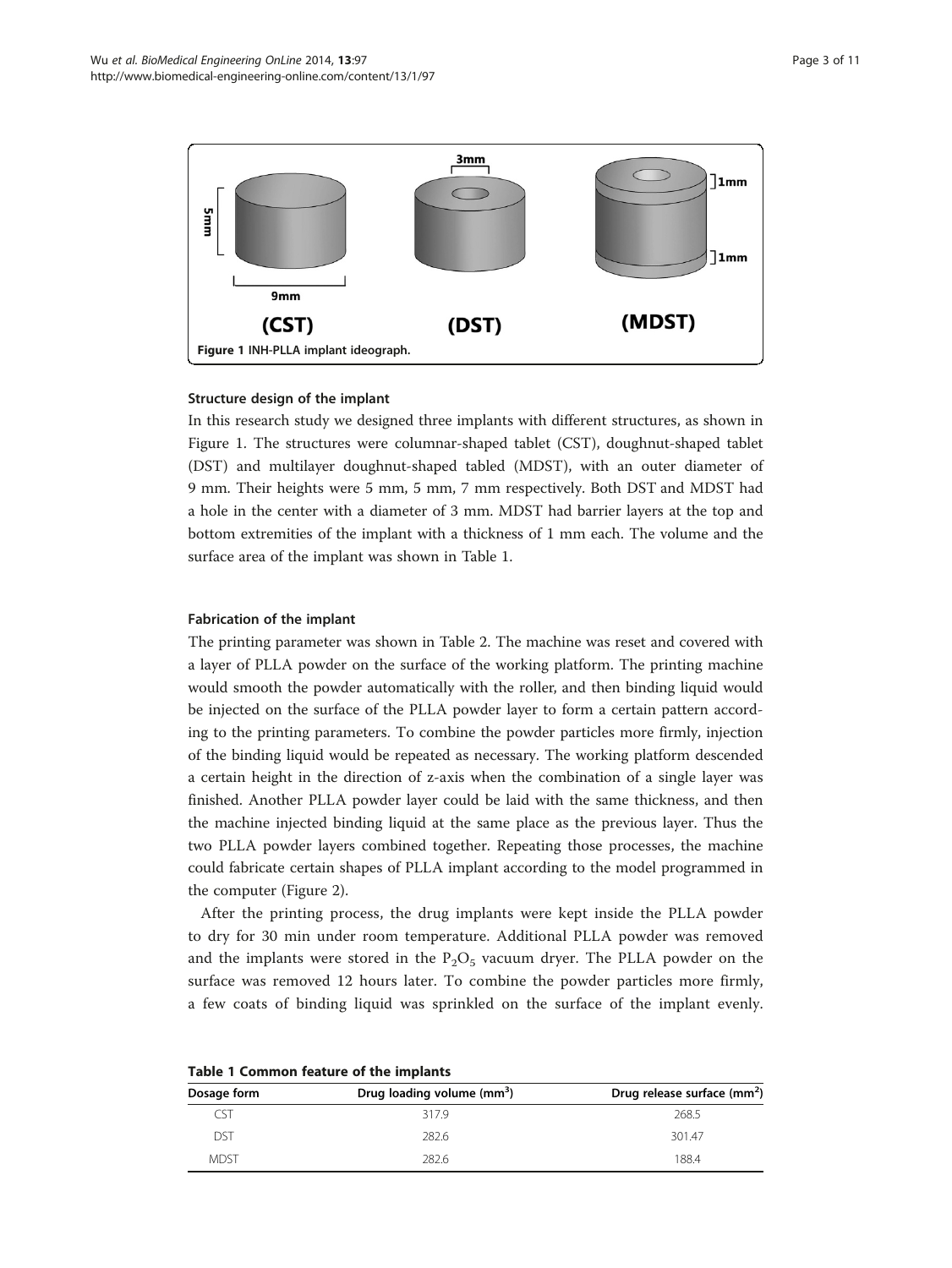| Pattern     | Layer thickness/um | Layer               | <b>Printing time</b> | <b>Binding liquid</b> |
|-------------|--------------------|---------------------|----------------------|-----------------------|
| CST         | 200                | $1st-25th$          | ל ו                  | INH-binding liquid    |
| <b>DST</b>  | 200                | $1st-25th$          | 15                   | INH-binding liquid    |
| <b>MDST</b> | 200                | 1st-5th & 31st-35th | 15                   | Empty-binding liquid  |
|             | 200                | $6th-30th$          | 15                   | INH-binding liquid    |

<span id="page-3-0"></span>Table 2 Printing parameter of the INH-PLLA implant with different structures

The barrier layers of the MDST were grinded on the surface of the glass which was moistened by acetone 7 days after the printing. All the products were dried for 12 days in the vacuum dryer.

# Biocompatibility detection

# Separation and cultivation of the rat mesenchymal stem cell

SD rats of either gender were decapitated and soaked in 70% alcohol for 10 min; the femur and tibia of both posterior legs of the rats were separated under aseptic technique and the soft tissue was removed with PBS solution; the bone was cut and the bone marrow was washed into the 10 ml aseptic centrifuge tube with 10 ml medium containing 10% FBS. The cell suspension was collected into 15 ml centrifuge tube and divided into two equal shares. The cell suspension was centrifuged for 15 min at the speed of 1000 rpm/min under room temperature. The supernatant was abandoned and 5 ml culture medium was added to suspend the cells again. The cell suspension was inoculated into 6-well plates and cultured at  $37^{\circ}$ C,  $5\%$  CO<sub>2</sub> thermostat. Half of the culture medium was replaced 24 hours after the inoculation, and the fluid was thereafter changed every 3 days. The cells were sub-cultured after 80-90% confluence.

#### Preparation of leaching liquor

100 mg of the INH-PLLA implant was lixiviated in 500 ml fetal bovine serum at 37°C attemperator for 3 days. Filter liquor was sterilized by filtrating through 0.22 um micropore film. The filter liquor was stored in the refrigerator at 4°C.

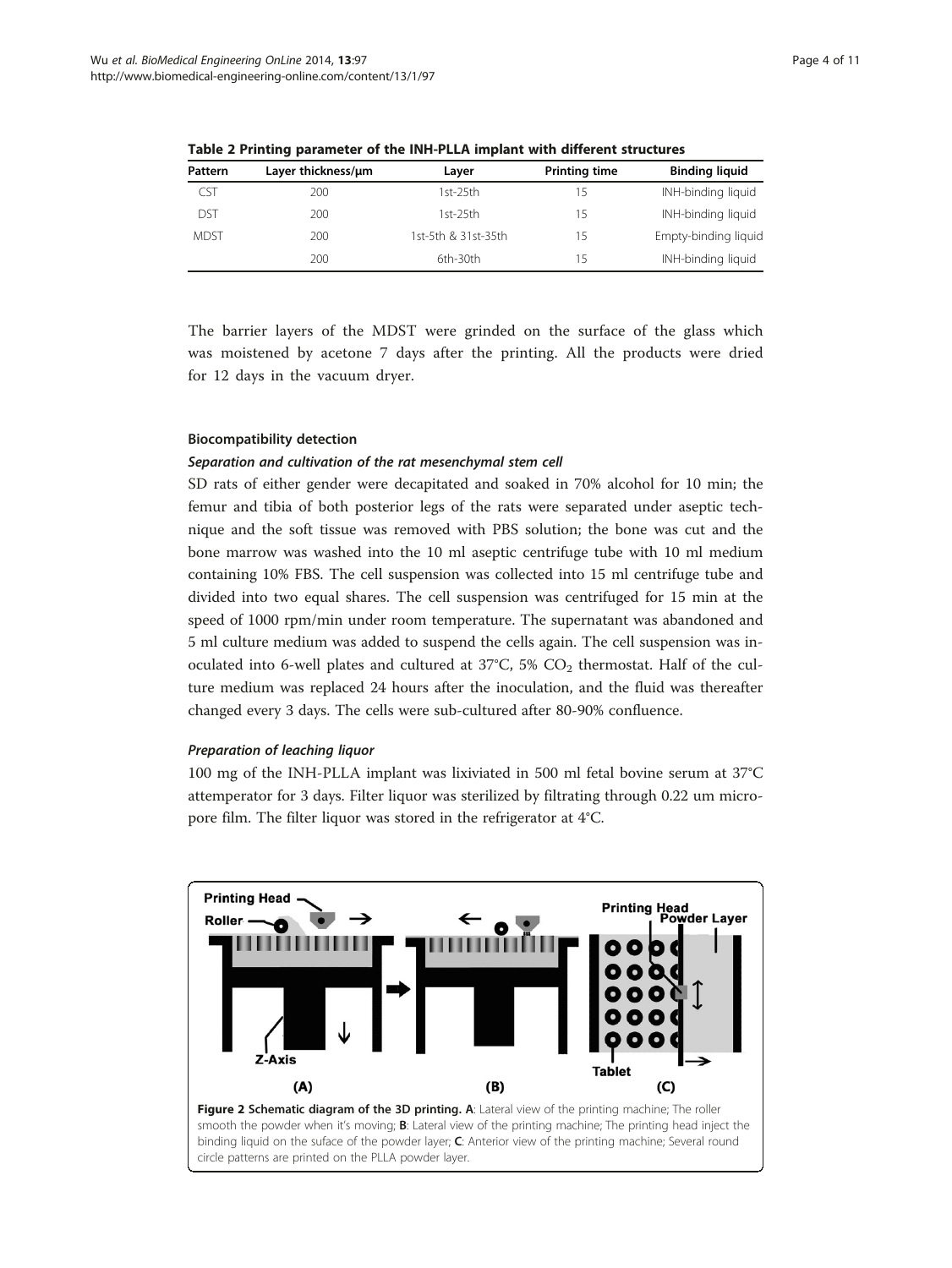#### Cytotoxicity assay (MTT)

Rat mesenchymal stem cell were digested by 0.25% trypsin to prepare cell suspension. The cell density was modulated to  $2 \times 10^4$ /ml. 200 µl cell suspension was seeded into each well of 96-well culture plate and cultured in incubator at  $37^{\circ}$ C with  $5\%$  CO<sub>2</sub> for 24 h to make the cells attached. 15 wells were set as experimental group and another 15 wells as control group. The original culture medium in each group was altered with 200 μl leaching liquor and normal DMEM culture medium respectively. The cells were cultured in the incubator at  $37^{\circ}$ C with  $5\%$  CO<sub>2</sub>. 5 wells of each group were selected after being cultured for 24 h, 48 h and 72 h. Then 20 μl MTT (5 mg/ml) was added and incubated for 4 h at 37°C. The supernatant was removed and DMSO 150 μl was added, and shaken for 10 min. The OD value was measured at immune microplate reader under 490 nm wavelenth. The relative growth rate (RGR) was caculated on the basis of the mean OD value of each timing.  $RGR% = 100 \times OD_{sample}/OD_{control}$ .

#### Direct contact test

The implants were sterilized with ethylene oxide and cut into small pieces with a size of about  $2 \times 2 \times 2$  mm. The rat mesenchymal stem cell suspension was kept agitated. 2 ml cell suspension was imbibedand seeded in the wells of 6-well culture plate. 3 wells were set as experimental group and the other 3 as control group. The small pieces of INH-PLLA implant were placed into the experimental group and kept the implant undisturbed. The cells were cultured in the incubator at  $37^{\circ}$ C with 5% CO<sub>2</sub>. After 1, 2 and 3 days, the inverted phase contrast microscope was used to observe the cell morphology and proliferation.

#### In vitro drug release experiment

Soaking method was used in the in vitro release experiment. Deionized water was the release medium. 10 ml deionized water was filled into a glass bottle. The implant was tied up with a fine line and hung in the release medium. The glass bottle was kept in the constant temperature vibrator which vibrating rate was 100 times/min at 37°C. 10 ml solution was taken out every other day and stored under frozen condition, and then the bottle was filled with 10 ml fresh deionized water. The release experiment lasted 30 days.

The sample was tested with RT-HPLC. The ODS-SP  $(4.6 \times 250 \times 5u)$  was used as chromatographic column. The flowing phase was methanol-DSP (0.02 mol/L, the pH was adjusted to 4.5 with phosphoricacid) (75:25, V/V). The UV wave length was 254 nm and the flowing rate was 1 ml/min.

#### Data statistical analysis

The experimental data was analyzed with SPSS13.0 software, and the result was expressed as  $\bar{X} \pm S$ . T-test was used for comparision between groups of MTT and P < 0.05 was statistically significant.

#### Results

#### Appearance of the INH-PLLA implant

The PLLA implant is shown in Figure [3](#page-5-0). The combination of the PLLA powder was quite compact and there was no separation between layers. The size of the implant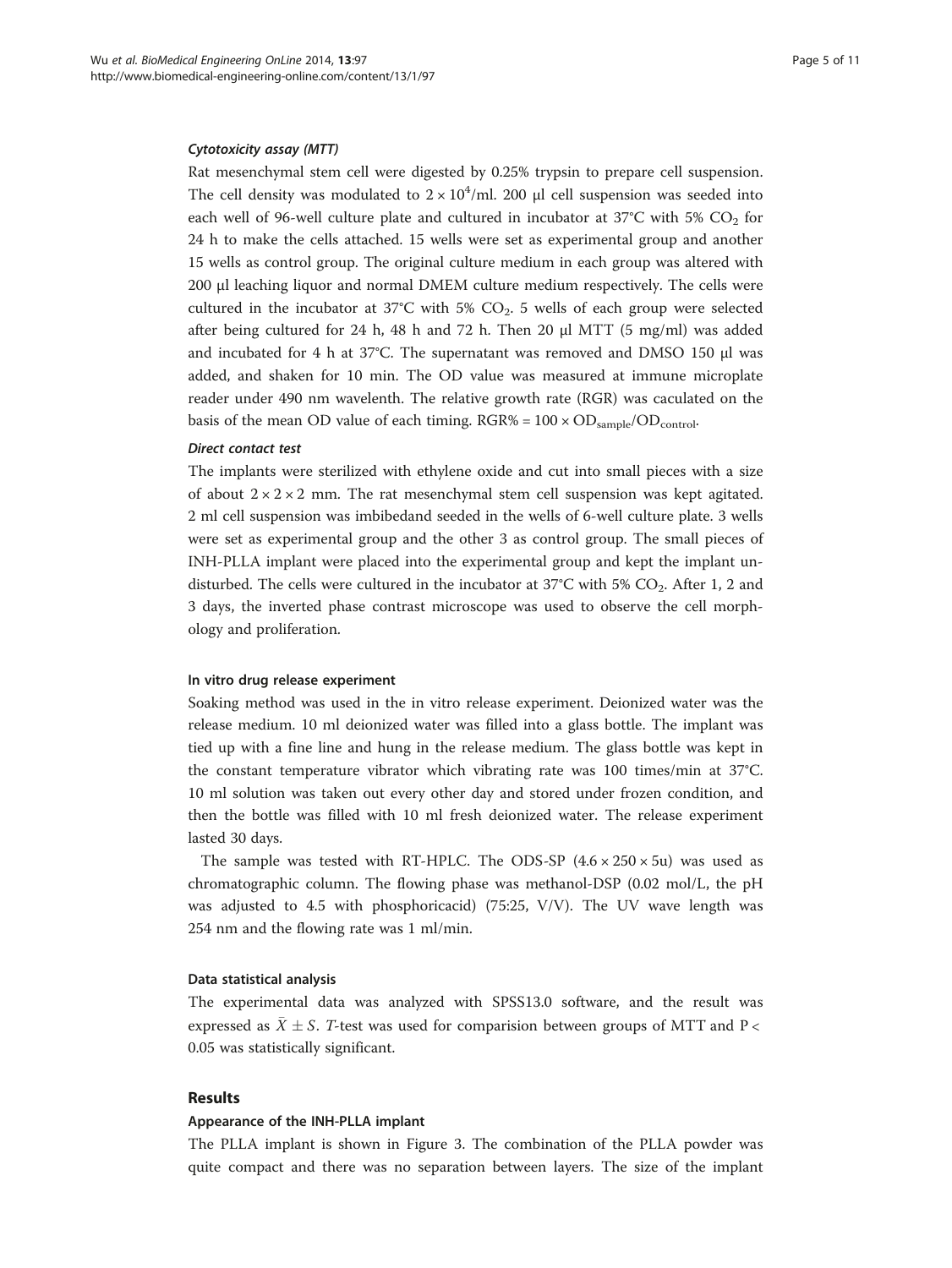<span id="page-5-0"></span>

corresponded to the pre-set parameters. However, granular particles were found on the surface of the semi-finished implant, and the particles may fall off from the surface of the implant. After the post printing processing, the particles bonded more closely and no additional powder fell off. The holes in the implant surface also reduced in size.

# Microstructure of the INH-PLLA implant

The PLLA implant was observed under microscope and the result was shown in Figure 4. After post printing processing, the surface of the barrier layer was compact and only a few holes could be found. No INH could be observed on the barrier layer. There were many micropores with diameters around 50-100 um which were uniformly



Figure 4 Observation of the implant under microscope. A: Microstructure of barrier layer (500x); B: Microstructure of the drug release area; the white arrows shows the INH (300x); C: Microstructure of the tablet after 30 days of drug release (400×).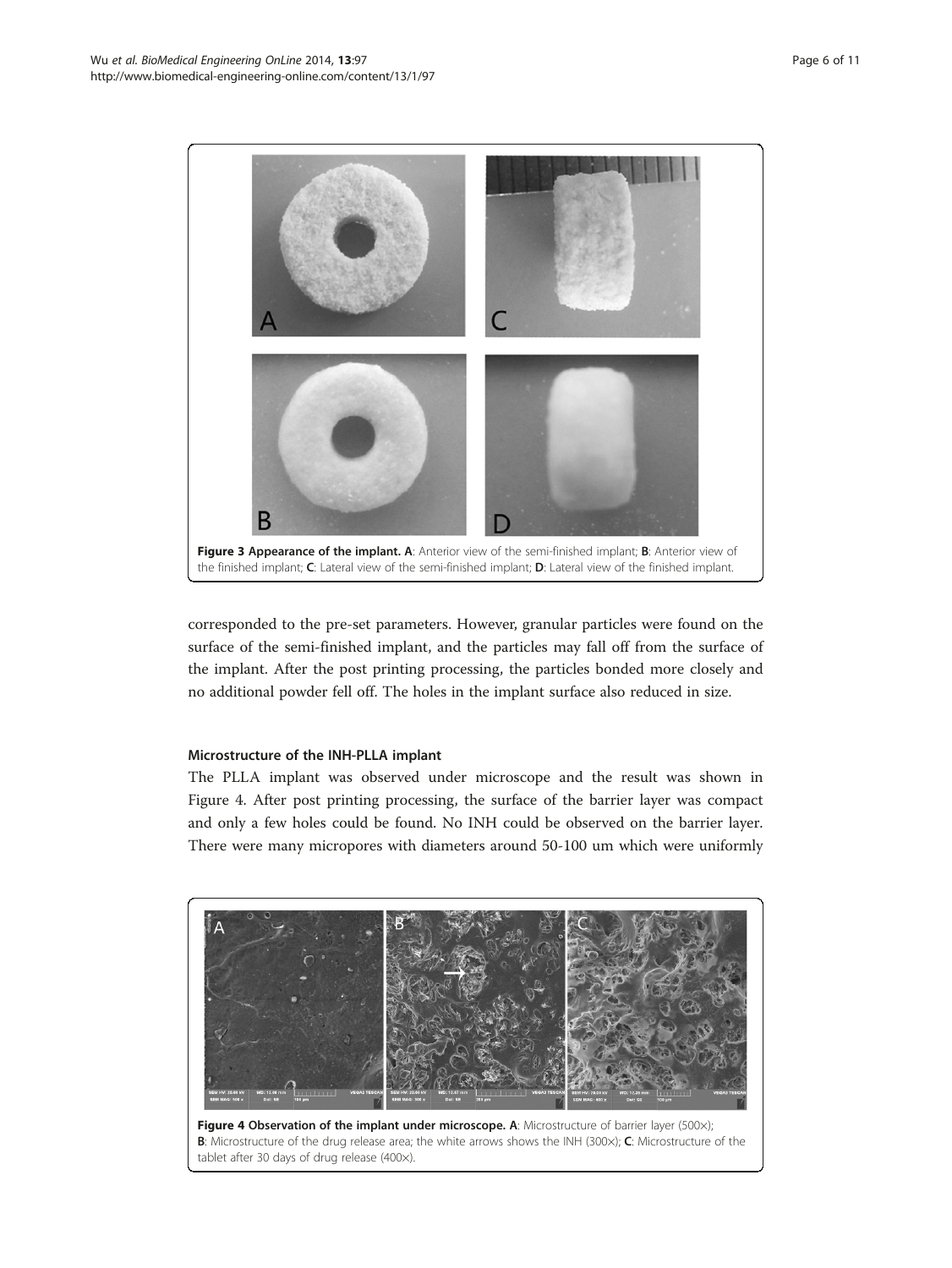distributed in the drug release area. INH particles were contained in the micropore, embeded into the PLLA and distributed in nested way.

After 30 days of drug release, the INH in the drug release system was dissolved into the medium and many micropores were left on the surface of the implant. The pore size was larger than before.

# Result of the direct contact test

INH-PLLA implant and rat mesenchymal stem cells were co-incubated for 3 days. The cells grew well and attached. The number of cells increased from the first day to the third as shown in Figure 5. No abnormal or metamorphic cells were found around the implant, no reaction zone was discovered and the cells grew near the implant. There were no obvious differences beween the experimental groups and control groups in cell morphology, number and distribution. The cytotoxicity graded 0.

#### MTT cytotoxicity test

The result of the cytotoxicity test is shown in Table [3.](#page-7-0) OD values between the experimental and control groups at 3 time points showed no significant difference. The RGR% in 24 h, 48 h and 72 h was 103%, 96% and 96%, respectively.

# Result of the in vitro drug release experiment

All of the three drug delivery systems showed initial burst release. The INH concentration of the MDST, DST and CST was  $23.52 \pm 2.49$   $\mu$ g/ml,  $37.86 \pm 3.28$   $\mu$ g/ml and  $31.47 \pm 1.62$ 3.51 μg/ml respectively, after two days of release. The concentration of INH decreased gradually as shown in Figure [6.](#page-7-0) The amount of the drug released from MDST became stable and fluctuated slightly from the 6th day onwards. The drug release rate of DST and CST both decreased gradually,but the rate of release in DST decreased faster compared to CST.

# **Discussion**

The rapid prototyping technique originated from the United States in the 1980s. The major characteristic of this technique was in the method of manufacture. Materials were piled up and combined layer by layer under the control of a computer, which

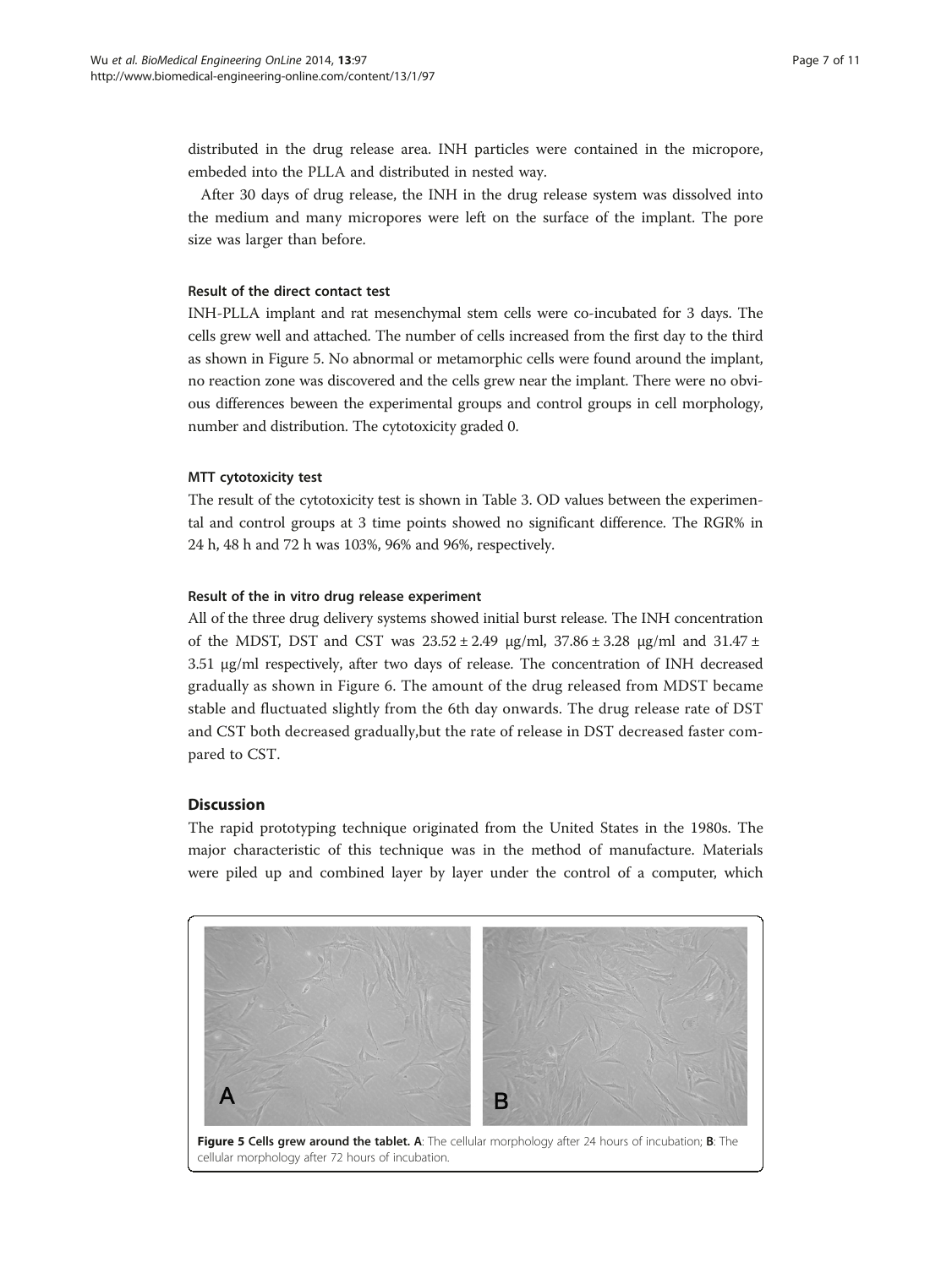| Group                        | <b>OD Value</b>   |                   |                 |  |
|------------------------------|-------------------|-------------------|-----------------|--|
|                              | 24 h              | 48 h              | 72 h            |  |
| Experimental group $(n = 5)$ | $0.696 + 0.022$   | $0.678 + 0.035$   | $0.680 + 0.028$ |  |
| Control group $(n = 5)$      | $0.675 \pm 0.031$ | $0.701 \pm 0.029$ | $0.711 + 0.023$ |  |
|                              | 1.24              | 1.13              | 1.91            |  |
| D                            | >0.05             | >0.05             | >0.05           |  |

<span id="page-7-0"></span>Table 3 MTT data of the PLLA implant and the statistical analysis results

completed the manufacture of the product. This technique did not rely on molds. Many types of rapid prototyping techniques had been developed ever since. 3DP technique attracted a lot of attention since it was proposed by Sachs etc. It could manufacture products with complex shapes and intricate internal structures. It also attracted extensive attention in relation to its application in the medical field. Tissue engineering scaffolds with unique structure could be prepared with the use of 3DP machines [[12](#page-10-0)]. It also could make bone fracture models with 3D CT data for the doctor's reference before operation, and also make individualized implants to fix bone deficits [[13\]](#page-10-0).

Three dimensional printing technique consisted of two major elements, which were binding liquid and matrix. The binding liquid and matrix were selected according to the requirement of the experiment. In this study, we used biodegradable PLLA as the matrix and the organic solvent with INH as the binding liquid [\[10,14](#page-10-0)]. The experimental results showed that slow release implants were obtained using the above materials which had excellent binding structures without disintegration. After post printing processing, slow release implant regained fine appearance and hardness without dropping any powders from the surface of the implant. PLLA was an ideal material to prepare biodegradable slow release implant. Observing the microstructure of the implant, we could find that the PLLA powder fused excellently after resolidification and packaged

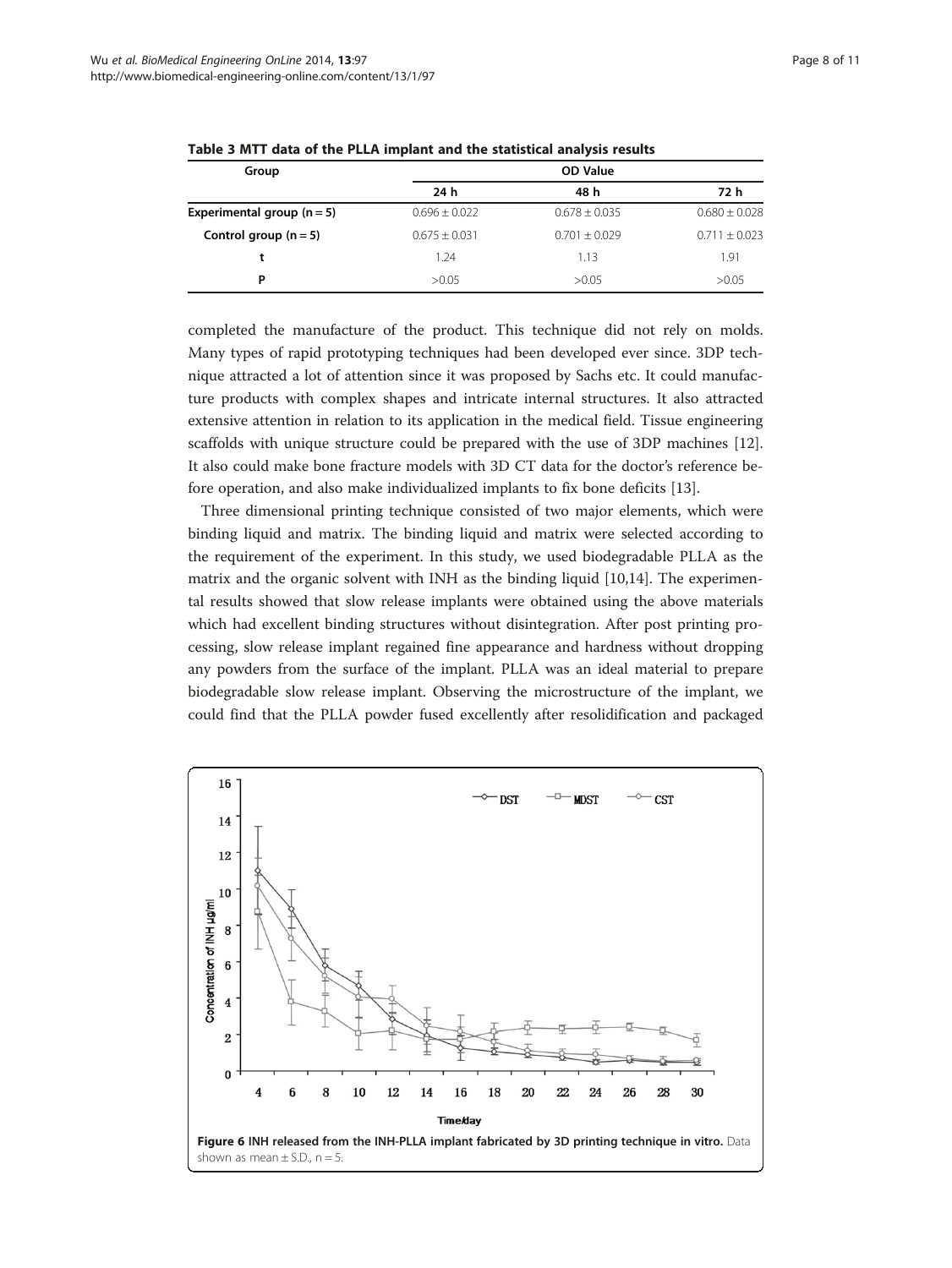the INH evenly in a "nest shaped" way. On the surface of barrier layer, no INH crystallization could be found. The barrier layer blocked the INH release of MDST.

Local antibiotic drug delivery devices such as drug loading bone cement, bone screw and bone cement bradde chain played an important role in the prevention and treatment of bone infection [\[15](#page-10-0)-[18\]](#page-10-0). The main point of those studies was to fabricate drug delivery devices that could release drugs steadily for long time in vivo. The drug release rate was related to its water solubility. Drug with higher water solubility was much easier to dissolve through the surface of the drug delivery device [[19\]](#page-10-0). The INH used in this study had high water solubility. It dissolved gradually from the micropores on the surface of PLLA implant for 30 days. At the end of the experiment, the INH in the micropores of PLLA had disappeared, when observed under microscope.

In addition, the structure of the implant influenced the drug release pattern. In the CST, the drug release area decreased as the volume of the implant shrunk. While in the DST, the release area in the center of the implant enlarged after corrosion. This partially compensated for the loss in area of the outer surface. When comparing the drug release pattern of three different shaped implants, we could find that all three shapes of implant showed initial burst release, which may be related to the surface diffusion mechanism [[20](#page-10-0)]. However, the drug release rate became stable after 4 days. A more stable drug release pattern could be found in MDST compared to the other two implants. The possible mechanism was that the porosity of the implant influenced the INH release. There were many micropores distributed in nest shaped way in the outer and inner surface of the MDST. The INH was mainly released from the micropore of the drug release area. No micropores could be observed on the barrier layers which blocked the release of INH. In the MDST structure, the release area could be well compensated due to the effect of the barrier layers after the center of the implant enlarged and maintained a constant surface area for drug release. However, there was no such complementary effect in CST and the drug release area decreased as the experiment progressed, which resulted in the decrease of the drug release rate. DST, which had the largest initial drug release surface area, showed the fastest initial drug release rate, and the drug release rate also descended at a faster rate as compared to the other two tablets.

The drug loading ability was restricted by the total volume of the implant. Thus the best loading drug should be effective in low concentrations with small total drug amount in need. INH was an ideal drug for local drug delivery with a minimal effective concentration of INH of  $0.025 \sim 0.05$   $\mu$ g/ml. In the present research, the INH concentration of the three implants was higher than the effective bacteriostasis concentration within 30 days. The MDST tablet had the highest concentration with 30 days, as the drug release rate in MDST was relatively slow when compared to the other two tablets. This finding suggested that the MDST was a useful delivery vehicle, which could control the release of drug over a prolonged period of time while keeping the concentration of the drug relatively stable.

Clinical application of biomaterial should meet certain biological evaluation criterion. ISO10993 which was issued by the international organization for standardization was the most authoritative and widely used evaluation criterion. In this study, we conducted the in vitro cytotoxicity test to analyze the biocompatibility of the INH-PLLA implant. The results of direct contact test demonstrated that the INH-PLLA implant could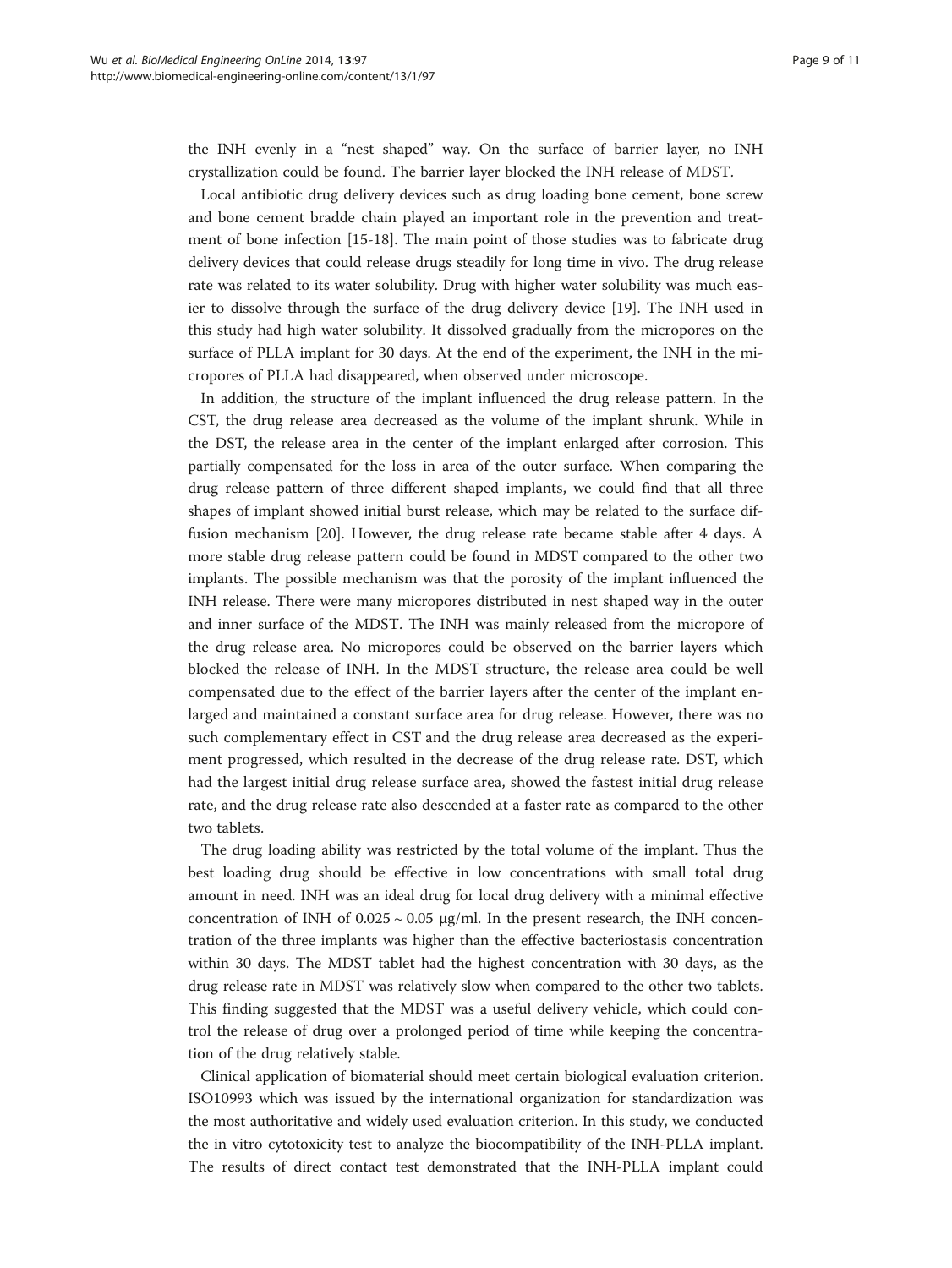coexist well with cells in vitro. There was no reaction region in the contact surface of the cell and the implant, cells grew well and distributed evenly around the implant, and the cytotoxicity still graded 0 after 3 days of co-incubation. The MTT cytotoxicity test showed that the OD value of the experimental group and the control group did not have a significant difference. RGR% in all groups was over 96%, which was higher than 70% as required by the ISO10993. The outcome mentioned above initially demonstrated that the implant did not have any obvious cytotoxicity.

Embolic arteritis commonly occurs around the focus of bone and joint tuberculosis. Poor or no blood supply in the focus resulted in the inability of the antitubercular agent to reach the focus after systemic drug delivery. While in using local antitubercular agent delivery, drugs were directly affected on the focus and high local drug concentration could be obtained with low total dosage and less systemic side effects. Drug release pattern of MDST could be divided into two phases which were the initial burst release and the later stable release. In the burst release phase, high dosage of INH could kill the mycobacterium tuberculosis in the focus post-operation, and the stable release phase which lasted over 30 days guaranteed the sustained bacteriostasis and consolidated curative effectiveness. This would provide a new method for the topical drug delivery of antituberculosis agent

# Conclusions

3DP was a reliable technique to fabricate complicated implants. The drug was evenly distributed in the implant. Among the three different structures of tablets, MDST showed the most stable drug release and therefore was an ideal drug delivery system for the antibiotic implant. The INH-PLLA implant met the biocompatibility requirements. The drug concentration released from the implant was still higher than the minimal effective concentration, even after 30 days of drug release. The multilayer donutshaped tablet provided a new method of stable release for the topical application of the antibiotic.

#### Abbreviations

CST: Columnar-shaped tablet; DST: Doughnut-shaped tablet; MDST: Multilayer doughnut-shaped tablet; PLLA: Poly L lactic acid.

#### Competing interests

The authors declare that they have no conflict of interests related to this work.

#### Authors' contributions

QZ had full access to all of the data in the study and takes responsibility for the integrity of the data and the accuracy of the data analysis. Conception and design: GW, WW, QZ. Analysis and interpretation of the data: GW, JL, JZ. Drafting of the article: GW, ZH, QZ. Critical revision of the article for important intellectual content: GW, QZ. Final approval of the article:GW, WW, QZ, JL. Statistical analysis: GW, WW, JZ, ZH. Administrative, technical, and logistic support: WW. Collection and assembly of data: GW, QZ, JL. All authors read and approved the final manuscript of this article.

#### Acknowledgements

This work was funded by the National High Technique Research and Development Program of China (863 Program, No.2006AA02A124) and National Natural Science Foundation of China (Grant No. 81101371,81301538).

#### Author details

<sup>1</sup>Department of Orthopaedics, Union Hospital, Tongji Medical College, Huazhong University of Science And Technology, Wuhan 430022, People's Republic of China. <sup>2</sup>Department of orthopedics, 2nd Affiliated Hospital, School of Medicine, Zhejiang University, Hangzhou 310009, People's Republic of China.

Received: 11 April 2014 Accepted: 14 July 2014 Published: 19 July 2014